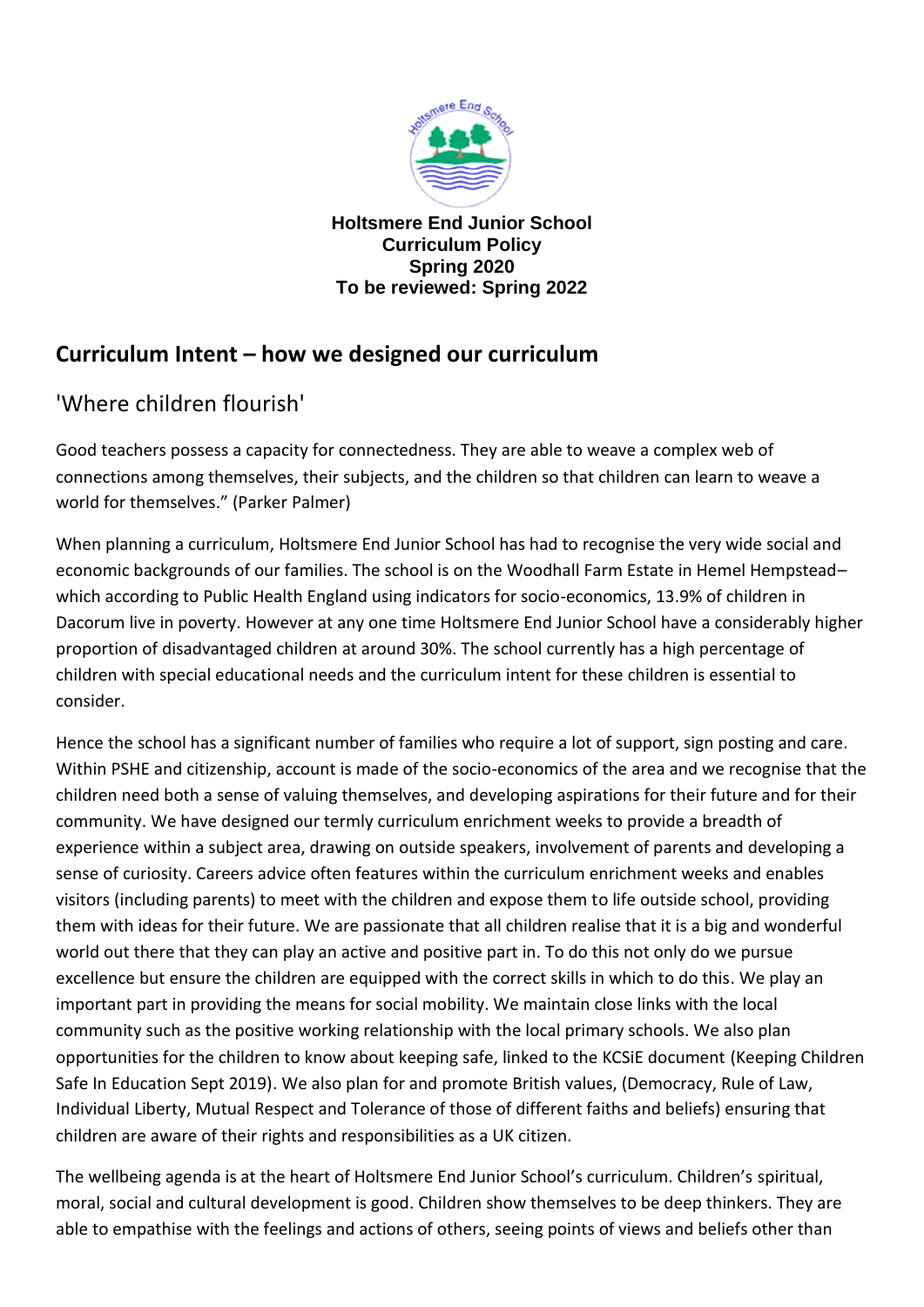their own. Particularly in RE and PSHE, they show a keen interest in ethical issues and are able to apply their personal values to situations, giving reasons for their decisions and actions. They are ready to question arguments and situations

In recognising the development of the whole child the pastoral support given to children so they can access the curriculum is strong. Nurture group sits at heart of our school and is allows vulnerable children to access their learning and curriculum entitlement. The school has various systems which support the emotional and mental well-being of children and provides signposting to their parents. The employment of a Learning Mentor to support children's wellbeing has a positive impact.

Emotional and mental wellbeing is also greatly enhanced by sport. Sport has remained central to both our curriculum and extra-curricular provision. We also believe the pedagogy of P.E. in sport affects other areas of the curriculum and really enhances children's learning, physiologically allowing better learning to happen, as well as children learning skills such as listening, problem solving, team work and resilience. We have invested heavily with the P.E. and sport provision, with inclusion for all. The school believes that this is an area of strength and parent surveys also convey this.

Staff annually review their medium-term planning to ensure topics are relevant to the children's interests and needs. Subject leaders ensure curriculum coverage on foundation subjects, e.g. Geography and History, with all middle leaders being aware of the curriculum expectations and in turn plan the progression of knowledge and skills within their respective curriculum areas. The curriculum is designed to ensure: deep learning, with focus made on extending those who are working at a greater depth within the curriculum areas; engagement with their learning and initiating the direction of the units of study, particularly in the foundation subjects along with breadth and balance. Not only do staff review the actual curriculum regularly, but also the principles for learning and teaching.

# **Legislation and guidance**

This policy reflects the requirements of the [National Curriculum programmes of study,](https://www.gov.uk/government/collections/national-curriculum) which all maintained schools in England must teach.

It also reflects requirements for inclusion and equality as set out in the [Special Educational Needs and](https://www.gov.uk/government/publications/send-code-of-practice-0-to-25)  [Disability Code of Practice 2014](https://www.gov.uk/government/publications/send-code-of-practice-0-to-25) an[d Equality Act 2010,](http://www.legislation.gov.uk/ukpga/2010/15/part/6/chapter/1) and refers to curriculum-related expectations of governing boards set out in the Department for Education's [Governance Handbook.](https://www.gov.uk/government/publications/governance-handbook)

## **Roles and responsibilities**

## **The governing board**

The governing board will monitor the effectiveness of this policy and hold the headteacher to account for its implementation.

The governing board will also ensure that:

- A robust framework is in place for setting curriculum priorities and aspirational targets
- Enough teaching time is provided for pupils to cover the National Curriculum and other statutory requirements
- Suitable provision is made for pupils with different abilities and needs, including children with special educational needs (SEN)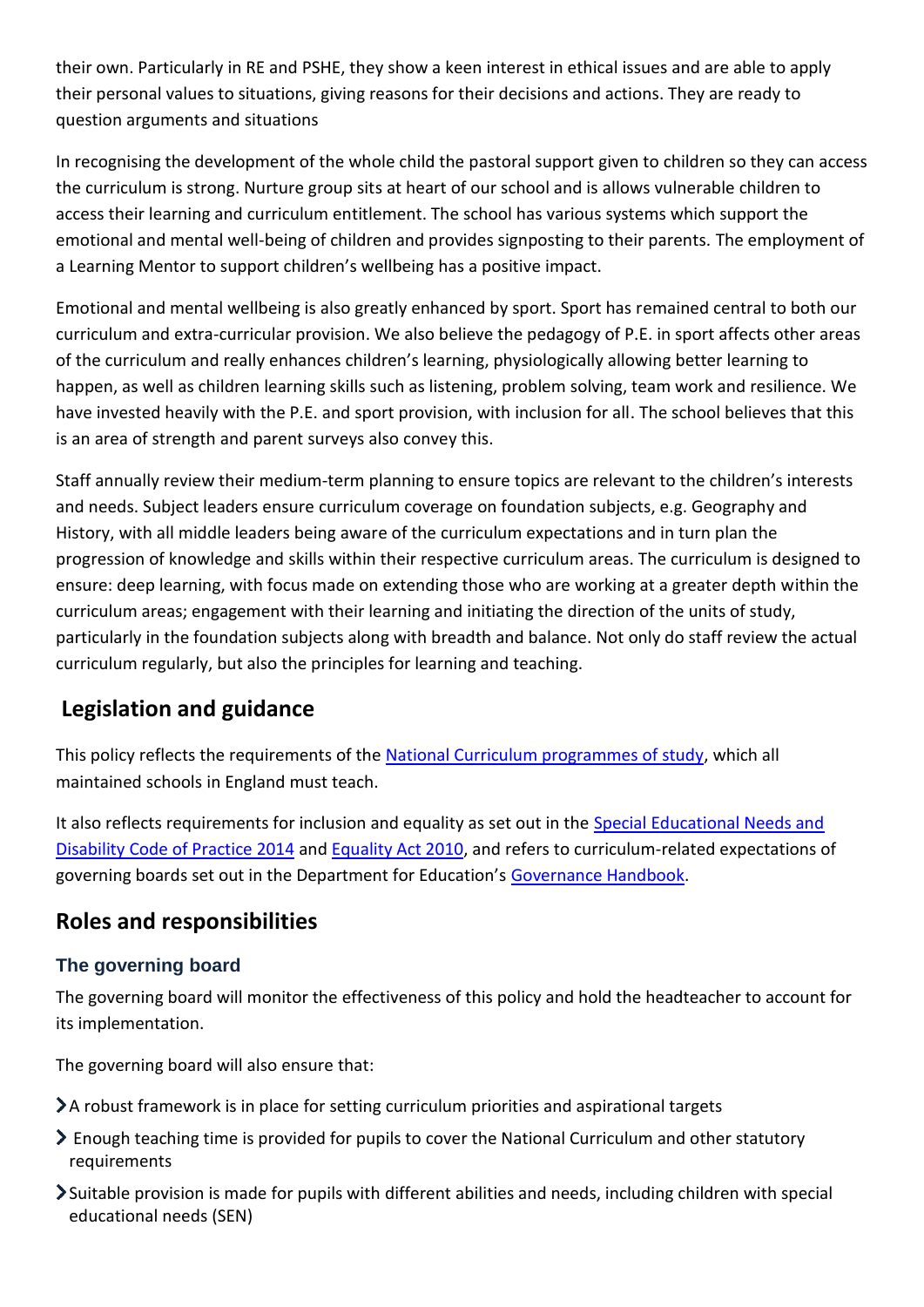- The school implements the relevant statutory assessment arrangements
- It participates actively in decision-making about the breadth and balance of the curriculum
- It fulfils its role in processes to disapply pupils from all or part of the National Curriculum, where appropriate, and in any subsequent appeals

#### **Headteacher**

The headteacher is responsible for ensuring that this policy is adhered to, and that:

- All required elements of the curriculum, and those subjects which the school chooses to offer, have aims and objectives which reflect the aims of the school and indicate how the needs of individual pupils will be met
- The amount of time provided for teaching the required elements of the curriculum is adequate and is reviewed by the governing board
- Where appropriate, the individual needs of some pupils are met by permanent or temporary disapplication from all or part of the National Curriculum
- They manage requests to withdraw children from curriculum subjects, where appropriate
- The school's procedures for assessment meet all legal requirements
- The governing board is fully involved in decision-making processes that relate to the breadth and balance of the curriculum
- The governing board is advised on whole-school targets in order to make informed decisions

Suitable provision is in place for pupils with different abilities and needs, including children with SEN

## **Other staff**

Other staff will ensure that the school curriculum is implemented in accordance with this policy.

In reviewing the successes of the New curriculum in 2015 Staff agreed that the curriculum would also continue to provide:

- Challenge and Choice
- Make it Real, eg events brought to life
- Collaboration –sharing strengths in planning and teaching
- Create real end products
- Making links-deepen learning
- Application of skills cross curricular skills.
- Slowing down, going deeper with learning
- Practical
- Specialist teacher support/ CPD Computing, PE, French, Art, Music and Maths training opportunities
- Resources to support the learning
- Visits, workshops great to stimulate learning and bring learning to life.
- Children leading the learning whenever possible.

#### **The Hidden Curriculum – Life-long Learning and 'The 5 Rs'**

In today's work climate, there is now a need to shift the focus of the curriculum to lifelong skills and preparing children for life after school. Children need to achieve but they also need confidence and resilience in today's competitive world.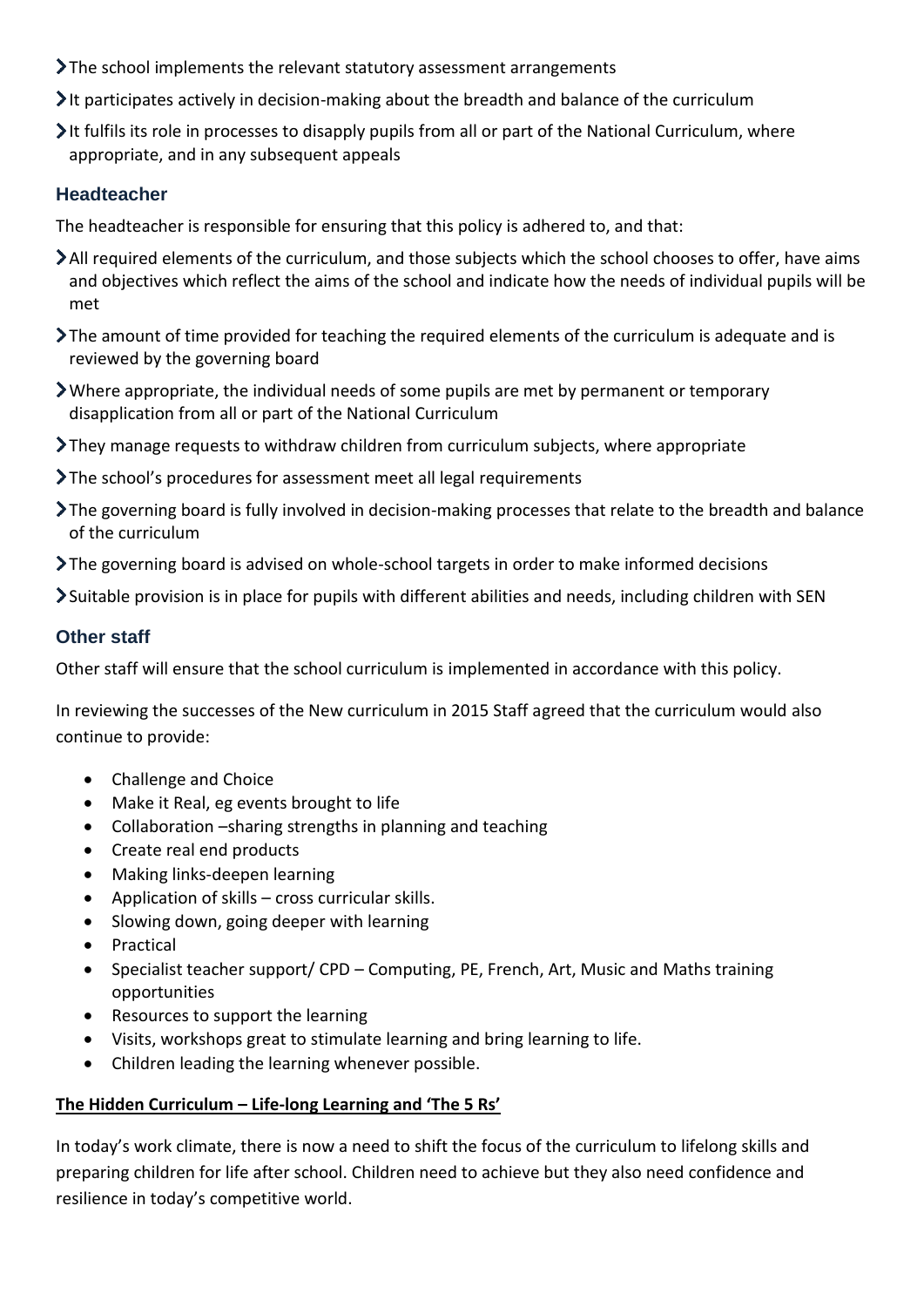*'What is going to make our children stand out from the rest?'*

We know that high academic standards are underpinned by good attitudes to learning. These should be referred to as often as possible. We call these the **'5Rs'**. They are:

- **Resilience**
- **Reflection**
- **Risk**
- **Relationships**
- **Resourceful**

## Organisation and Planning

We plan our curriculum in three phases. We agree a long-term plan for each subject as a two year overview. This indicates what topics are to be taught in each term. With our medium-term plans, we give clear guidance on the objectives and teaching strategies that we use when teaching each topic. Our shortterm plans are those that our teachers write on a weekly basis.

The curriculum is taught in discrete subjects but where relevant and strong links can be made these are used to integrate as much learning as possible.

We have agreed that our planning will be based on three principles:

- 1. Making it Real
	- a. We will ensure that we base opportunities for learning on real and relevant experiences.
	- b. We will engage our children through creative experiences that are relevant to them and the world they live in
	- c. Use stimulus (hook) a visit, visitors, artefacts, videos, plays, books etc.
- 2. Using Pupils' to help steer the journey
	- a. Taking account of questions and lines of enquiry that the children raise within the framework of content
	- b. Involving them in how we can explore these lines of enquiry and how we can demonstrate and present our learning in areas studied
- 3. Avoid over planning
	- a. Allow for flexibility to take account of the above two points. The planning should enable teachers to respond to the needs of the pupils not just teach them a range of content.

In addition to the three principles all teachers will:

- Demonstrate an enthusiasm and interest for a subject to further encourage the children.
- Use children's interests to make learning **relevant** to them.
- Make use of current events and opportunities.
- Consider the timing in the academic year (When in the year should we teach certain topics to give children better access to outdoor learning and relevance e.g. seed dispersal in the Autumn
- Consider resource implications

## **Learning and Teaching**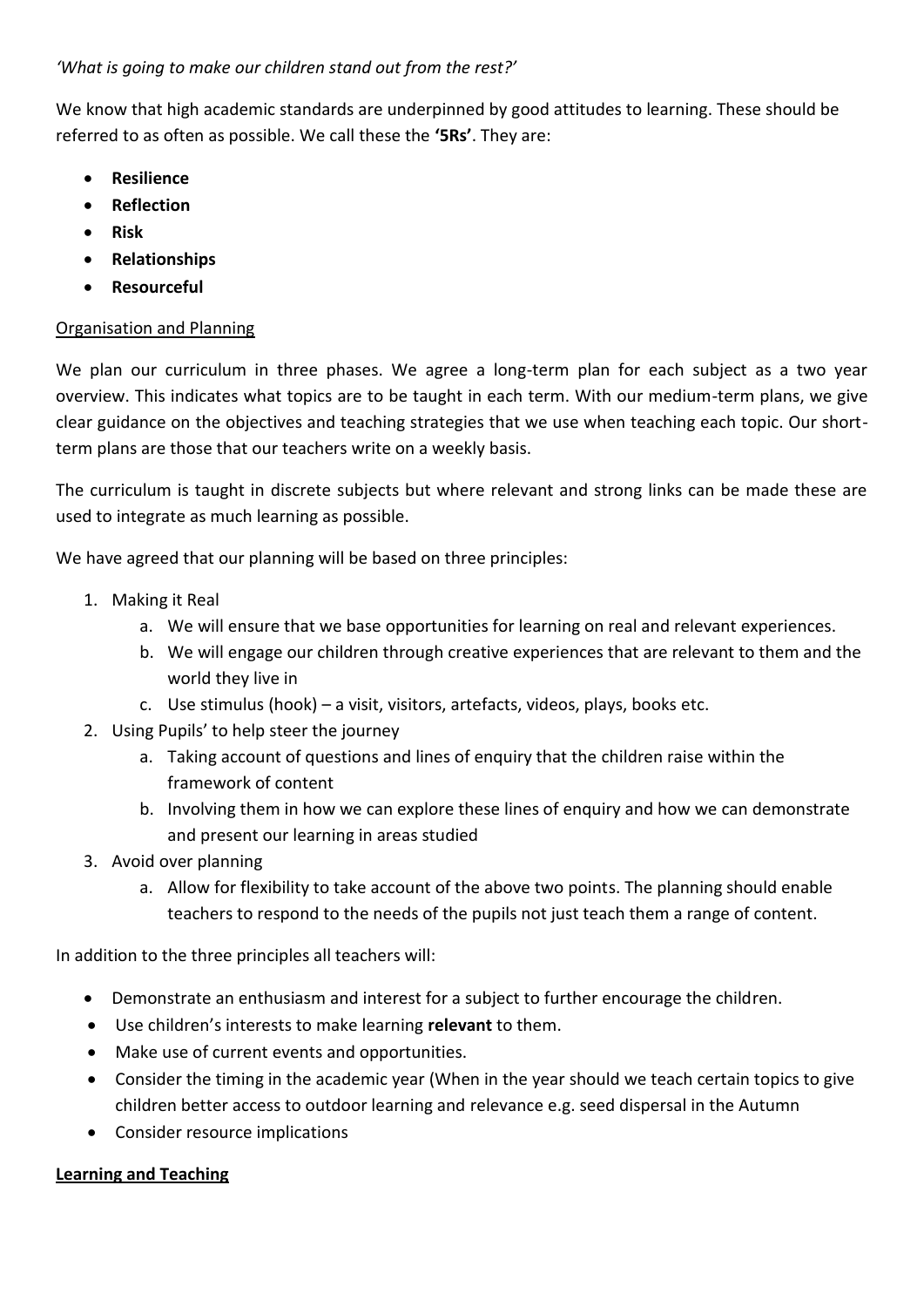Learning and teaching will be in line with the school's **'Teaching and Learning Policy'**. Teaching will always aim to provide real and relevant activities. We have agreed to ensure that:

- The teaching sequence will start with the concrete and move through to the abstract.
- Teaching will encourage the use of real apparatus and resources.
- Teaching will be differentiated through challenge and choice (not just by outcome).
- The vocabulary will be made explicit and reinforced through opportunities in the rest of the curriculum (e.g. topic words for spelling activities)
- Some subjects will be taught through weekly subject lessons whilst others will be themed weeks, blocked topic (cross-curricular links) and through English lessons. The approach is flexible.
- There is a good balance between practical and written work to ensure children have a range of opportunities and experiences and there is good evidence of learning.
- The mode of working is a mix of class teaching, cooperative group work, individual work and differentiated challenges.
- Groups are usually of mixed ability and are encouraged to communicate their findings in a variety of ways.
- Practical work is a purposeful and integral part of the curriculum.
- Children's learning and work is recognised in general display in classrooms and corridors.
- Key questions are often used to direct pupils' thinking and enquiry
- Resources are varied, relevant and of good quality
- Teachers use effective starters and plenaries to ensure children fully understand and can evaluate their learning and their progression

#### **Extra-Curricular Activities**

We believe in developing the whole child and aim to provide a rich variety of additional opportunities for children at Holtsmere including:

- Football
- Netball
- **•** Athletics
- Cricket
- Dance
- Singing
- **•** Gymnastics
- Cheerleading
- Basketball

#### **Assessment**

Assessment for the core subjects will use the Herts for Learning model as a guide to track progress towards the end of year statements.

Opportunities must be given for the children to access and achieve these essential objectives. Teachers will make assessments of the children in non core subjects on a termly basis and record these judgements. Subject leaders will analyse the data on a termly basis and include in their individual subject evaluation.

#### **Subject Specific Information**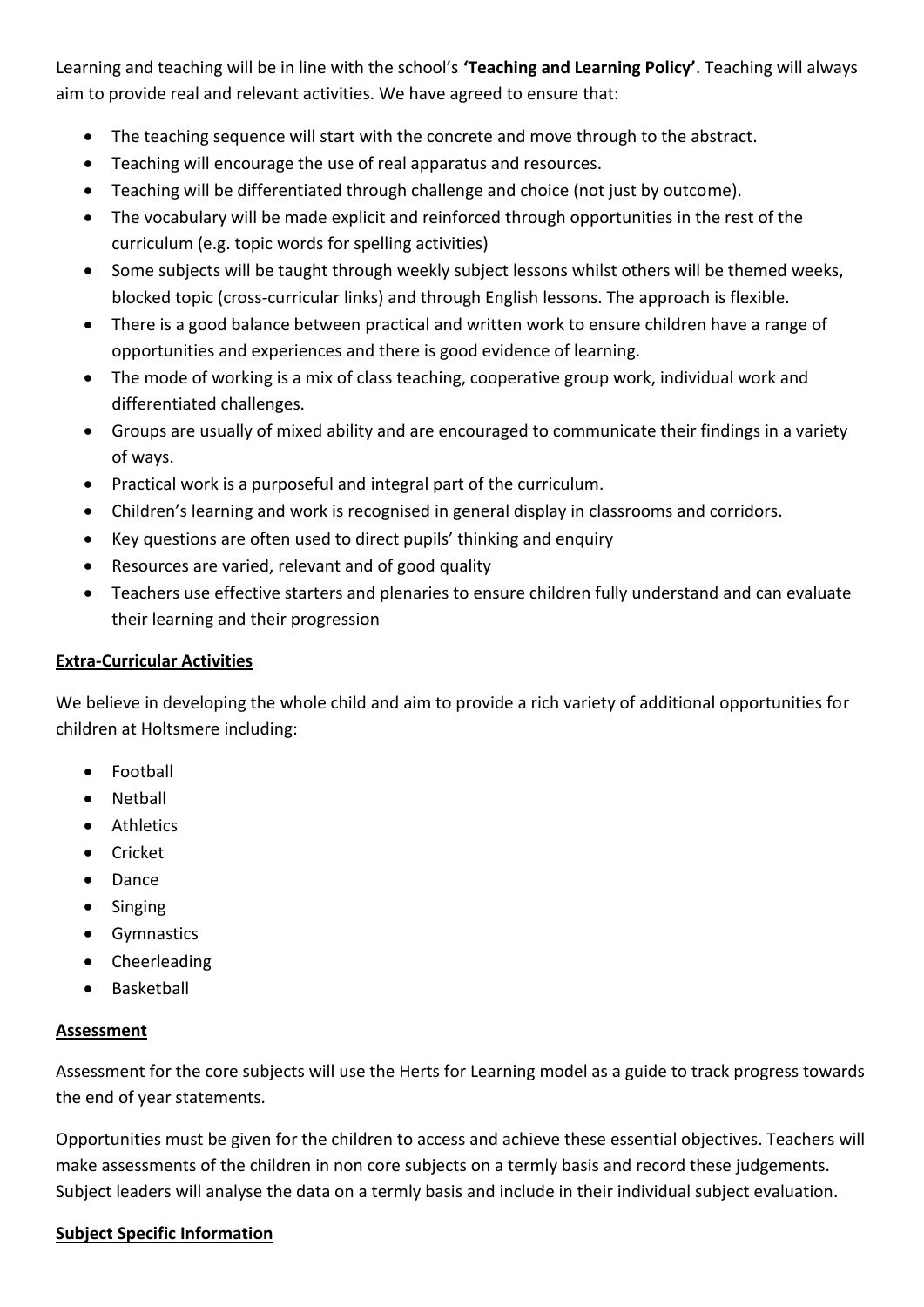For more information please refer to the subject specific policies.

## **Reading**

Teaching of spelling – we use the Read Write Inc Scheme and children will begin this in year 3 although some children will continue with a phonics teaching intervention.

Children will be encouraged to develop a love of reading through visiting the library weekly and will receive guidance and support from our school librarian.

We have a structured reading approach comprising of a number of published schemes that band together to provide depth, progression and variety for children. They are then able to become a 'free reader' and can choose from age appropriate materials from the library organised in year group shelves. We expect children to read four times a week and to have their reading records signed – this can be independently or with an adult depending on their level.

Whole class teaching of reading exposes children to a variety of texts and to explore: language, structure, composition, plot, character, author intent and many more features. Some small group sessions are used to practise a specific skill e.g. inference.

Lexia, an on line programme, supports the practice of phonics in the school and is used alongside the explicit teaching of phonics for some pupils.

# **Organisation and planning**

## **Inclusion**

Teachers set high expectations for all pupils. They will use appropriate assessment to set ambitious targets and plan challenging work for all groups, including:

- More able pupils
- Pupils with low prior attainment
- Pupils from disadvantaged backgrounds
- Pupils with SEN
- Pupils with English as an additional language (EAL)

Teachers will plan lessons so that pupils with SEN and/or disabilities can study every National Curriculum subject, wherever possible, and ensure that there are no barriers to every pupil achieving.

Teachers will also take account of the needs of pupils whose first language is not English. Lessons will be planned so that teaching opportunities help pupils to develop their English, and to support pupils to take part in all subjects.

Further information can be found in our statement of equality information and objectives, and in our SEN policy and information report.

## **Monitoring arrangements**

Governors monitor coverage of National Curriculum subjects and compliance with other statutory requirements through:

School visits, meetings with the school council and Head teacher reports.